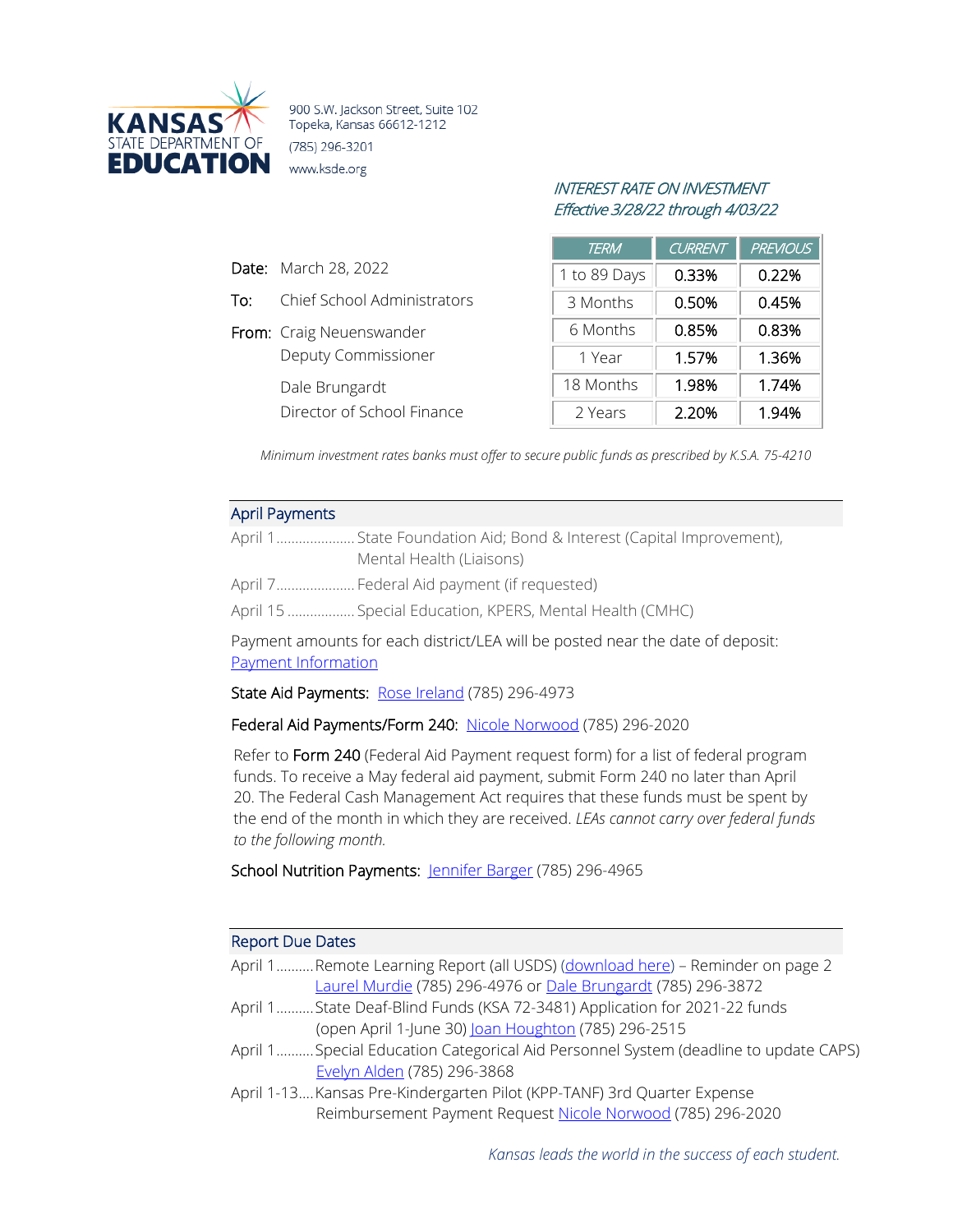- April 1-20....Request May Federal Funds (Form 240) if funds available (open April 1-20) [Nicole Norwood](mailto:nnorwood@ksde.org) (785) 296-2020
- April 12 .......Unencumbered Cash Balances on April 1 (all USDs open March 31-April 12) [Rose Ireland](mailto:rireland@ksde.org) (785) 296-4973
- April 15 ....... Medicaid Replacement state aid and ensure all eligible claims for March 1 are processed [Sara Barnes](mailto:sbarnes@ksde.org) (785) 296-3872
- April 15 .......CTE Pathways Student Data Follow Up (open Feb 1- April 15) [Pathways Helpdesk](mailto:PathwaysHelpDesk@ksde.org) (785) 296-4908
- April 18 .......Special Education Transportation Claim Form (Form 308) (open April 18-May 10) [Rose Ireland](mailto:rireland@ksde.org) (785) 296-4973
- April 30 .......Special Education Catastrophic State Aid Application (current year) and NPE Contracts data is finalize[d Mason Vosburgh](mailto:mvosburgh@ksde.org) (785) 296-4945

### Reminder: Monthly Remote Learning Reports

REMINDER: All USDs - Whether you have students attending through remote learning or not, all USDs MUST COMPLETE and upload a Remote [Learning](https://www.ksde.org/LinkClick.aspx?fileticket=v15G1CcHu-c%3d&tabid=319&portalid=0&mid=842) Report 21-22 by the 1st day of each month through the remainder of the 2021-22 school year. This means, going forward, every district should submit a Report on April 1, May 1 and June 1.

− If there were no students attending through remote learning in a month, check the box directly underneath the Certification for that month and submit.

KSDE developed the Remote Learning Report for school districts to track and report students attending through remote learning. The Remote Learning Report (download [here\)](https://www.ksde.org/LinkClick.aspx?fileticket=v15G1CcHu-c%3d&tabid=319&portalid=0&mid=842) is an Excel spreadsheet that will help districts calculate whether a student has attended more than a total of 40 hours through remote learning.

Remember: *Funding will be limited* to \$5,000 for any student attending through remote learning for more than 40 total hours *without local board approval*. For clarification on what is or is not Remote Learning and the approval process for local boards, refer to this document: FAQs - Limiting Remote [Learning](https://www.ksde.org/Portals/0/Auditing/FAQs%20-%20Limiting%20Remote%20Learning%202021-22.pdf?ver=2021-08-27-101227-117) 2021-22

#### ACTION NEEDED:

Before entering data, please first open the Remote Learning Report template [\(download here\)](https://www.ksde.org/LinkClick.aspx?fileticket=v15G1CcHu-c%3d&tabid=319&portalid=0&mid=842) and read the tab called "Important Information," which includes stepby-step instructions to help you successfully complete and submit the report.

- 1. The Remote Learning Report should include every student who attended through remote learning for any number of hours during 2021-22 school year.
- 2. Remember that each monthly report will be cumulative. Once a student has participated in any amount of remote learning, they should be included on the Remote learning Report and stay on the report for the entire school year even if they do not attend through remote learning again during 2021-22.
- 3. If there were no students attending through remote learning in a month, check the box directly underneath the Certification for that month and submit.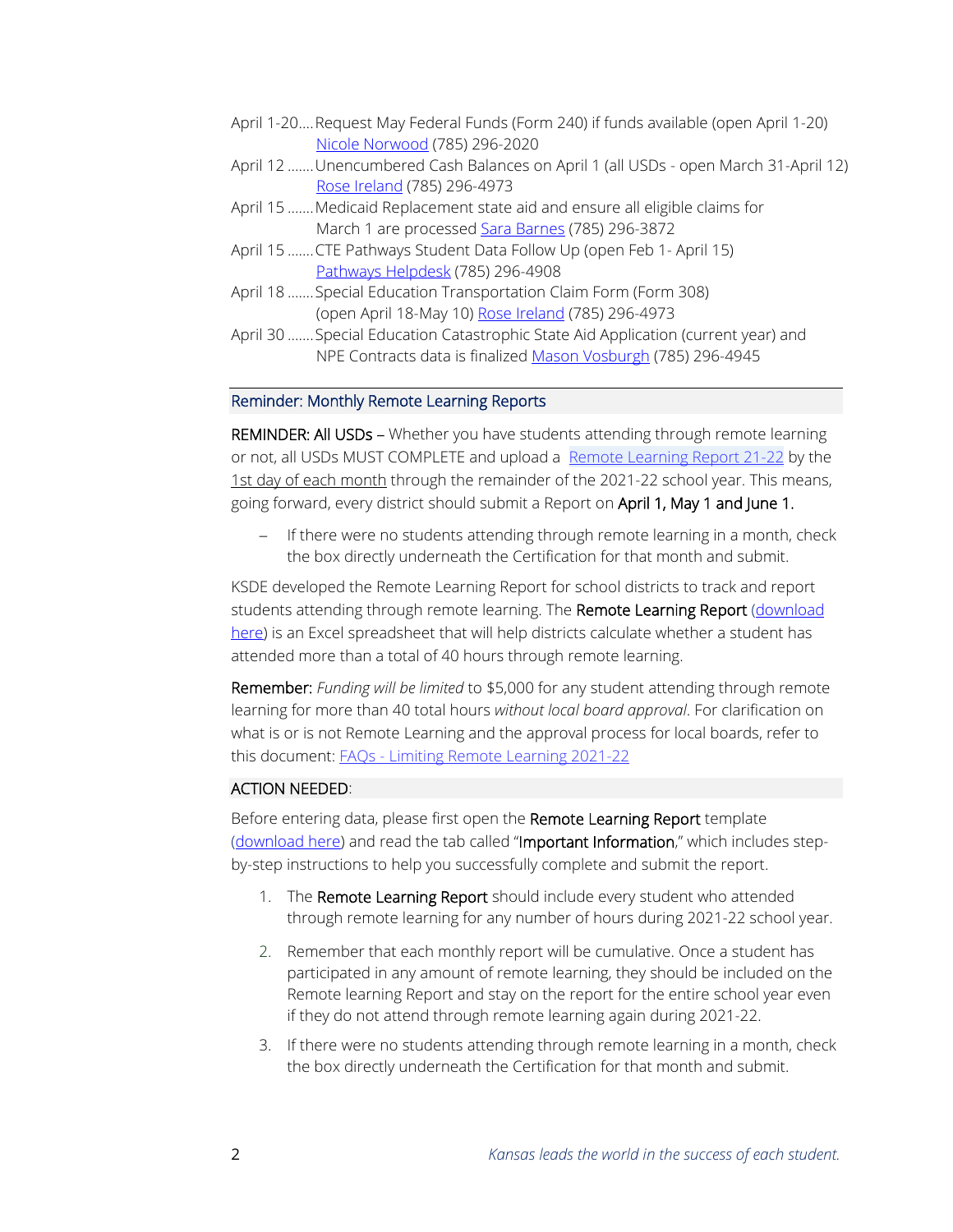- 4. Before submitting the report, do a "Save as" to save each month's Report on your computer, changing the file name to include your district ### and the due date at the end. Example:  $D0#H H$  Remote Learning Report  $4-1-22$ .xls.
- 5. Upload the completed report to the KSDE authenticated web application: [KSDE Auditor File Exchange](https://online.ksde.org/authentication/login.aspx)

If you have questions, please contact the following KSDE staff:

Laurel Murdie - Director, Fiscal Auditing | (785) 296-4976 | Imurdie@ksde.org

Dale Brungardt - Director, School Finance | (785) 296-3872 | [dbrungardt@ksde.org](mailto:dbrungardt@ksde.org)

# April is Month of the Military Child

The month of April provides an opportunity to recognize and honor the service of our youngest heroes, military children. Kansas military youth are resilient and take pride in their service to our country. They deserve our appreciation and support. Military families move between postings on a regular basis. While a part of military life, reassignments and deployments can be difficult for the children of military families. The average military student will attend six to nine different school systems from kindergarten through twelfth grade.

Wearing the color purple is a visible way to show support and thank military youth for their strength and sacrifices. Why purple? Purple is the color that symbolizes all branches of the military, as it is a combination of Army green, Coast Guard blue, Air Force blue, Marine red, and Navy blue. Across the nation, people are being encouraged to show support for our military and veteran children and to thank them for their strength and sacrifices.

The Military Child Education Coalition (MCEC) has chosen Thursday, April 14, to celebrate "Purple Up! For Military Kids" day.

# *Feel free to choose a different day for your students to celebrate.*



The 11  $\times$  17" poster (illustrated right) can be used to announce what day is chosen for your students to "Purple Up". [Click here to Download Printable PDF](https://www.militarychild.org/upload/images/2022%20MOMC/2022_MOMC_Poster.pdf) poster.

# Looking for ideas to recognize military children?

- − Check with your School Liaison for events in your area (if located near a base)
- − 50 Ideas [Celebrate our Youngest Heroes](https://www.militarychild.org/upload/images/2020%20MOMC/2020_Month_of_the_Military_Child.pdf) Month of the Military Child
- − Ways to Celebrate from the Military Interstate Children's Compact Commission (MIC3) [Click here to download](https://mic3.net/wp-content/uploads/2021/12/5d-2022-Purple-Up-Ideas.pdf)
- − Military Child Education Coalition (MCEC) [https://www.militarychild.org/MOMC\\_Toolkit](https://www.militarychild.org/MOMC_Toolkit)